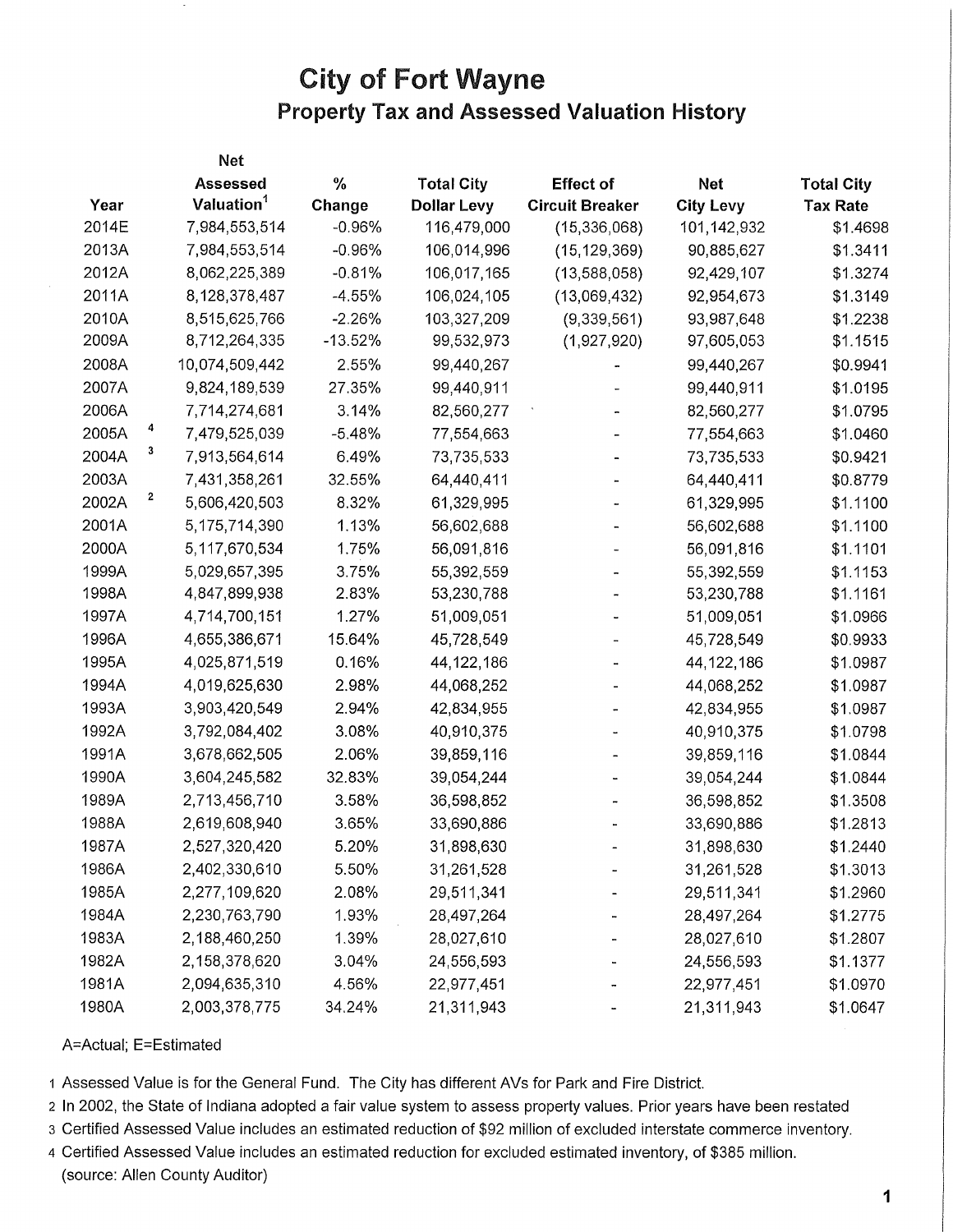## **2014 BUDGET 9/13/13 4:45 PM**

**Expense Comparison** 

|                                                 |                        | 2013 Actual        |                |                  | \$ Change     | % Change     |
|-------------------------------------------------|------------------------|--------------------|----------------|------------------|---------------|--------------|
|                                                 | 2012                   | thru               | 2013 Revised   | 2014             | 2013 Revised  | 2013 Revised |
|                                                 | <b>Actual</b>          | 6/30/13            | <b>Budget</b>  | <b>Submitted</b> | to 2014       | to 2014      |
|                                                 |                        |                    |                |                  |               |              |
| Mayor                                           | 2,040,281              | 1,063,242          | 2,236,253      | 2,316,326        | 80,073        | 3.58%        |
| Finance & Administration                        | 9,141,990              | 4,198,518          | 9,317,787      | 8,717,064        | (600, 723)    | $-6.45%$     |
| <b>City Clerk</b>                               | 510,966                | 275,891            | 535,456        | 532,298          | (3, 158)      | -0.59%       |
| <b>City Council</b>                             | 467,941                | 234,979            | 478,904        | 488,714          | 9,810         | 2.05%        |
| Metro                                           | 636,461                | 319,611            | 649,856        | 660,659          | 10,803        | 1.66%        |
| <b>Public Works</b>                             | 9,570,830              | 3,285,611          | 6,591,845      | 12,510,035       | 5,918,190     | 89.78%       |
| Weights & Measures                              | 221,586                | 87,535             | 233,633        | 150,529          | (83, 104)     | $-35.57%$    |
| CD.                                             | 4,147,214              | 1,981,973          | 4,296,989      | 4,300,452        | 3,463         | 0.08%        |
| Law                                             | 507,722                | 214,939            | 527,711        | 510,809          | (16, 902)     | $-3.20%$     |
| <b>Internal Audit</b>                           | 265,155                | 121,855            | 272,971        | 276,862          | 3,891         | 1.43%        |
| Police Merit                                    | 2,500                  | 9,175              | 22,700         | 5,000            | (17,700)      | $-77.97%$    |
| Police                                          | 54,831,413             | 27,856,102         | 54,945,417     | 51,472,152       | (3,473,265)   | $-6.32%$     |
|                                                 | 2,614,229              | 1,293,098          | 2,658,437      | 2,714,265        | 55,828        | 2.10%        |
| Animal Control                                  |                        | 1,740,972          | 3,650,000      | 2,318,848        | (1, 331, 152) | $-36.47%$    |
| Communications                                  | 3,195,130              |                    |                |                  |               |              |
| <b>Total General Fund</b>                       | 88, 153, 418           | 42,683,501         | 86,417,959     | 86,974,013       | 556,054       | 0.64%        |
|                                                 |                        |                    |                | 36,743,812       | (3,209,604)   | $-8.03%$     |
| Fire                                            | 38,452,479             | 20,022,884         | 39,953,416     |                  |               | 18.79%       |
| Parks & Recreation                              | 13,348,484             | 6,099,111          | 13,346,190     | 15,854,520       | 2,508,330     |              |
| Redevelopment - General                         | 582,793                | 308,811            | 596,893        | 614,122          | 17,229        | 2.89%        |
| Sanitary Officer's Pension                      | 470,300                | 231,032            | 471,568        | 484,943          | 13,375        | 2.84%        |
| <b>Cumulative Capital Development</b>           |                        |                    |                | 1,400,000        | 1,400,000     | 0.00%        |
| Domestic Violence                               | 5,316                  | 747                | 7,300          | 7,300            |               | 0.00%        |
| <b>TOTAL PROPERTY TAX SUPPORTED</b>             | 141,012,790            | 69,346,086         | 140,793,326    | 142,078,710      | 1,285,384     | 0.91%        |
|                                                 |                        |                    |                |                  |               |              |
| Public Safety LOIT                              |                        |                    |                | 4,729,415        | 4,729,415     | $0.00\%$     |
| <b>TOTAL LOIT SUPPORTED</b>                     | $\blacksquare$         | $\blacksquare$     | $\blacksquare$ | 4,729,415        | 4,729,415     | 0.00%        |
|                                                 |                        |                    |                |                  |               |              |
| Fire Pension                                    | 7,284,676              | 3,548,435          | 7,259,978      | 7,101,222        | (158, 756)    | -2.19%       |
| Police Pension                                  | 8,619,657              | 3,988,633          | 8,373,889      | 7,680,423        | (693, 466)    | $-8.28%$     |
| <b>TOTAL STATE FUNDED PENSIONS</b>              | 15,904,333             | 7,537,068          | 15,633,867     | 14,781,645       | (852, 222)    | $-5.45%$     |
|                                                 |                        | 483,419            | 1,044,073      | 1,181,512        | 137,439       | 13.16%       |
| Street Project Management-MVH                   | 978,518                |                    | 12,066,897     | 14,361,568       | 2,294,671     | 19.02%       |
| Street Department-MVH                           | 11,807,161             | 6,047,640          |                | 15,543,080       | 2,432,110     | 13.16%       |
| <b>TOTAL MOTOR VEHICLE HIGHWAY (MVH)</b>        | 12,785,679             | 6,531,059          | 13,110,970     |                  |               |              |
| Traffic Engineering-LR&S                        | 3,272,260              | 1,621,812          | 3,224,365      | 3,002,676        | (221, 689)    | $-6.88%$     |
| <b>TOTAL LOCAL ROAD &amp; STREET (LR&amp;S)</b> | 3,272,260              | 1,621,812          | 3,224,365      | 3,002,676        | (221, 689)    | $-6.88%$     |
|                                                 |                        |                    |                |                  |               |              |
| <b>Cumulative Capital Improvement</b>           | 638,902                | 178,916            | 711,154        | 685,000          | (26, 154)     | $-3.68%$     |
| TOTAL CUMULATIVE CAPITAL IMPROVEMENT            | 638,902                | 178,916            | 711,154        | 685,000          | (26, 154)     | $-3.68%$     |
|                                                 | 558,272                | 295,178            | 607,701        | 620,856          | 13,155        | 2.16%        |
| Parking Administration                          |                        | 59,132             | 184,800        | 188,000          | 3,200         | 1.73%        |
| Law Enforcement Training                        | 123,869                |                    | 1,115,688      | 1,114,000        | (1,688)       | $-0.15%$     |
| Cable TV<br><b>TOTAL FEE SUPPORTED</b>          | 1,074,138<br>1,756,279 | 532,043<br>886,353 | 1,908,189      | 1,922,856        | 14,667        | 0.77%        |
|                                                 |                        |                    |                |                  |               |              |
| <b>TOTAL 2014 DEPARTMENTAL BUDGETS</b>          | 175,370,243            | 86,101,294         | 175,381,871    | 182,743,382      | 7,361,511     | 4.20%        |
|                                                 |                        |                    |                |                  |               | 3.49%        |
| <b>Benefits</b>                                 | 232,205                | 80,490             | 252,687        | 261,504          | 8,817         |              |
| Self Insurance                                  | 3,358,563              | 1,090,351          | 1,626,919      | 1,611,782        | (15, 137)     | $-0.93%$     |
| <b>TOTAL SELF INSURANCE</b>                     | 3,590,768              | 1,170,841          | 1,879,606      | 1,873,286        | (6, 320)      | $-0.34%$     |
|                                                 | 427,242                | 206,310            | 467,578        | 637,546          | 169,968       |              |
| Fleet-Office                                    | 3,297,467              | 1,384,755          | 3,163,339      | 3,131,835        | (31, 504)     | $-1.00%$     |
| <b>Fleet-Cost of Sales</b>                      |                        |                    | 3,772,180      | 3,878,103        | 105,923       | 2.81%        |
| Fleet-Contract                                  | 3,666,409              | 1,548,155          | 7,403,097      | 7,647,484        | 244,387       | 3.30%        |
| <b>TOTAL FLEET</b>                              | 7,391,118              | 3,139,220          |                |                  |               |              |